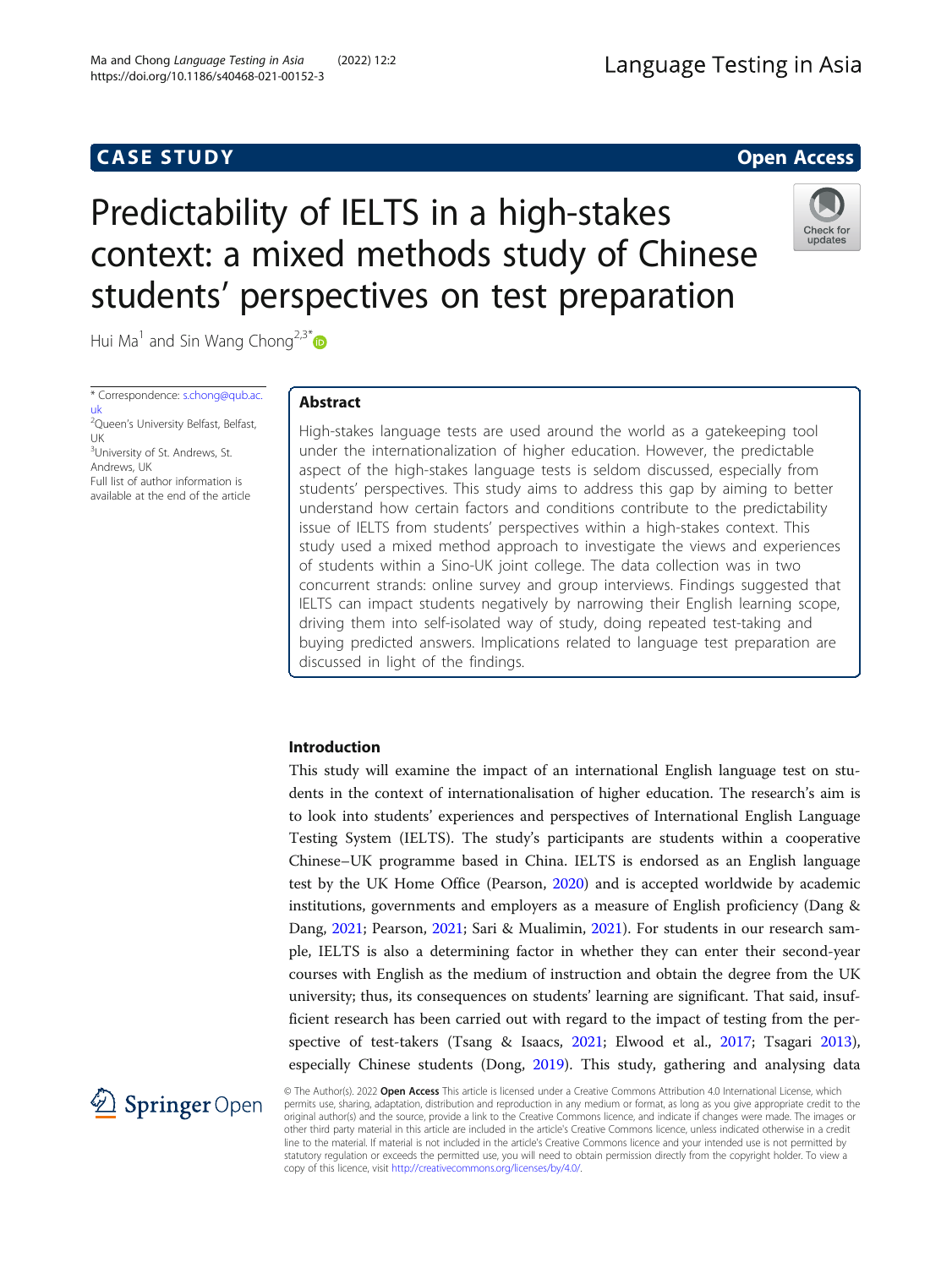using a mixed method approach, therefore throws new light on the perspectives of students.

IELTS is both high-stakes and predictable. A 'high-stakes test' is one in which the results can profoundly influence those taking it in terms of being a deciding factor in their future opportunities (Cheng, [2005\)](#page-16-0). The extent to which it is acceptable for test-takers to predict what will be tested is known as test predictability (Baird et al., [2014](#page-16-0)). The effects of these two aspects of the test on students' learning are consequently investigated via test predictability—a seldom-mentioned concept in the field of language testing. This work will allow for a stronger focus on test preparation activities and the extent to which learning can be impacted by aspects of a test. The information gained from the Chinese students about their beliefs, attitudes, approaches and strategies will help future students to understand their process of test preparation more fully and enhance their awareness of the test-taking process. The insights gathered will also provide additional insights into the experiences of Chinese students taking IELTS.

#### Literature review

#### High-stakes tests

The term 'high-stakes test' means that the results of such a test can profoundly influence the future progress and opportunities of the test-takers. Poza and Shannon ([2020](#page-16-0)) and Cheng ([2005](#page-16-0)) state that the results of tests (usually public examinations or largescale standardised tests) are used as the basis of making important decisions for testtakers' future academic and employment opportunities, which can affect the test-takers profoundly. Noori and Mirhosseini [\(2021\)](#page-16-0) and Stenlund et al. ([2017](#page-17-0)) share this view, stating that the outcomes of high-stakes tests can lead to major consequences for participants; high-stakes test such as IELTS can influence millions of test-takers (Clark et al., [2021](#page-16-0)). There are many aspects to the influence of such high-stakes tests: the greater the test's consequences, the likelier it is to exert an effect on teaching and learning because a high-stakes test serves as an incentive to promote students' performance (Estaji & Ghiasvand, [2021](#page-16-0)); Stenlund et al. ([2017](#page-17-0)) argue that those taking such a test have a high motivation level because of the anticipated reward.

#### Test predictability

In recent years, test predictability has been scrutinised in the educational assessment field. There have often been public concerns expressed, through the media, about the predictability of high-stakes examinations, such as college entrance exams (Baird et al., [2014](#page-16-0)). Despite many suggestions across differing contexts and geographical areas about exams being overly predictable (Elwood and Murphy, [2015](#page-16-0)), little empirical work has been carried out on predictability in the language testing field. A test's predictability can generate effects that are either beneficial or problematical. For instance, test transparency can generate effects that are positive but overly predictable tests can have negative impacts on students' learning.

Predictable tests can be troublesome in that they have the potential of leading to negative outcomes. For example, both students and teachers can anticipate the question formats, the level of performance required, the conditions of taking the test, the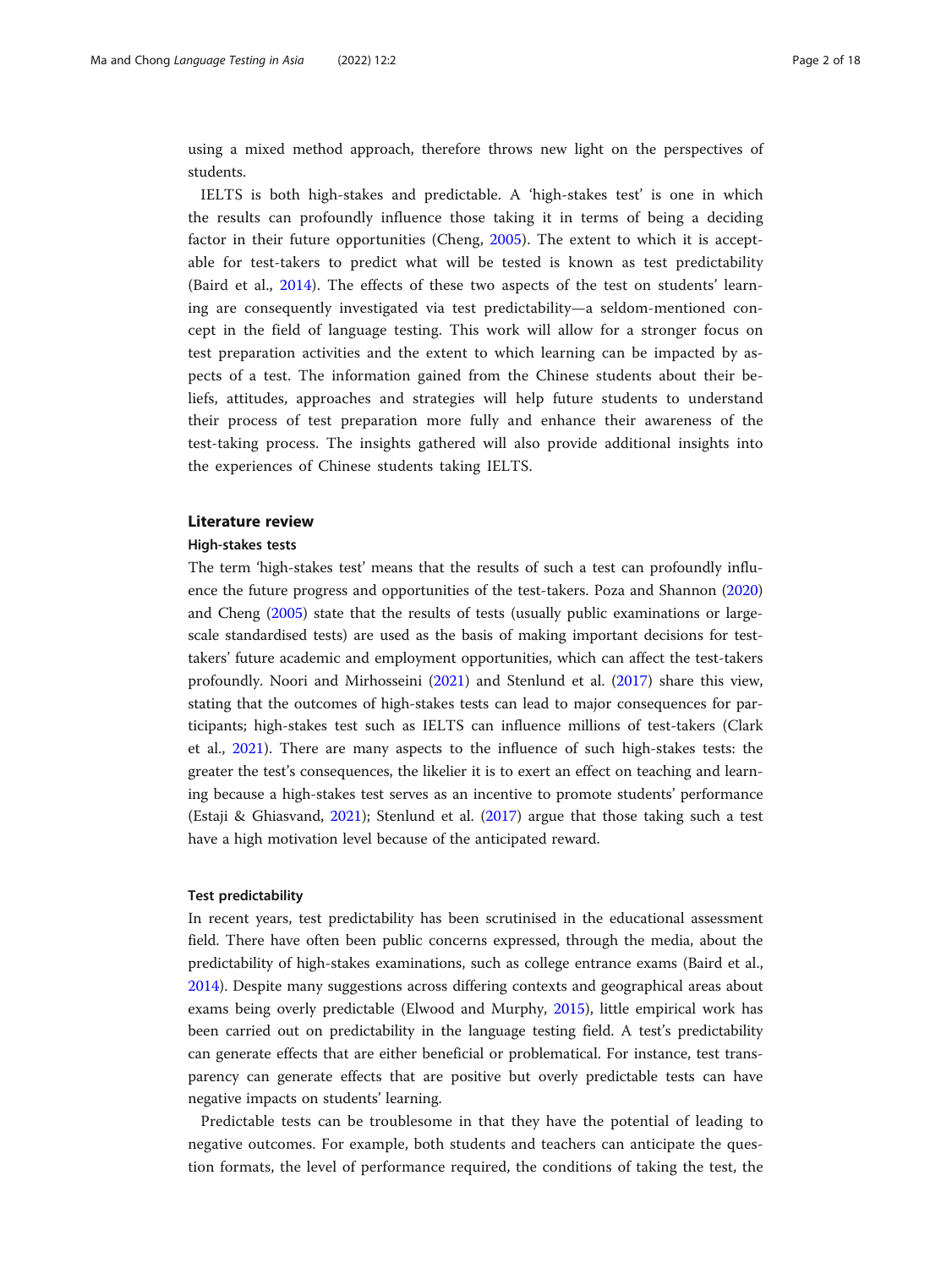topics and the scoring. A narrowing of the curriculum being taught, learning by rote, a focus on test-related content and failing to gain a deep understanding of certain subjects are among the negative aspects of an overly predictable test (Elwood and Murphy, [2015](#page-16-0)). Consequently, a test that is overly predictable can fail in its purpose of evaluating the intended knowledge. For instance, the breadth of students' learning can be limited, as they will study only the exam-related topics.

There can also be a reduction in the depth of learning when students have advanced knowledge of the exam requirements, enabling them to achieve high scores without completely understanding the test content. They will, for instance, use prepared responses derived from tutorial classes to gain higher marks. This correlates with the claim by Hu and Trenkic ([2021](#page-16-0)) that students' performances in tests can be raised by private tutoring without any advancement in their knowledge and skills. This is a truth reflected also in the field of language testing where high scores might be achieved on a language test; yet those achieving them go on to perform poorly in their subsequent academic courses. As a result, when the strategies and techniques around tests allow test-takers to achieve results greater than deserved in terms of their actual language ability, the test scores' reliability is put in doubt (Hu & Trenkic, [2021](#page-16-0)).

However, tests being predictable is not all about the negative effects. As Baird et al. ([2014](#page-16-0)) have argued, such 'positive predictability' means that tests, if they are designed well, can improve learning and teaching, and can give motivation and useful information to students and teachers. Hu and Trenkic ([2021](#page-16-0)) and Xie and Andrews ([2013](#page-17-0)), for instance, found that the exposure of students to a test followed by tutoring in that test can have a positive impact on test scores. This might be because students' test-taking skills will be improved because teachers will use materials like past papers, marking criteria and model answers to prepare them (Chong & Ye, [2021](#page-16-0)). By such preparation, students would feel less anxious when taking exams because there are fewer surprises awaiting them in the exam room. Moreover, those who have previous experience in a particular test have performance advantages in terms of eliminating the effect of unfamiliarity (Hu & Trenkic, [2021\)](#page-16-0).

In terms of IELTS, Winke and Lim ([2014](#page-17-0)) claim that it is beneficial to take the test once as a practice. Familiarisation with the format of the test is, in their view, a crucial step in test preparation. Despite several pieces of research making the case for predictability's positive effects, some studies have raised doubts, with the effects argued as being less than obvious. One study on IELTS preparation, for example, found no difference in results between those who have taken a preparation class and those who have not (Gan, [2009\)](#page-16-0).

#### Baird et al.'s framework of predictability

Baird et al. ([2014](#page-16-0)) claimed that predictability is not a technical assessment term, yet it remains as important as such well-established assessment terms as fairness and validity. Their study looked into the views of students and teachers. In the present study, the focus will be solely on the elements of IELTS that are predictable, in relation to Baird et al.'s ([2014](#page-16-0)) framework. We investigate how these features—test format, scoring, performance format, test conditions, support materials—can lead to potential impacts on the test-takers. Table [1](#page-3-0)'s elements serve as the framework used to present our data.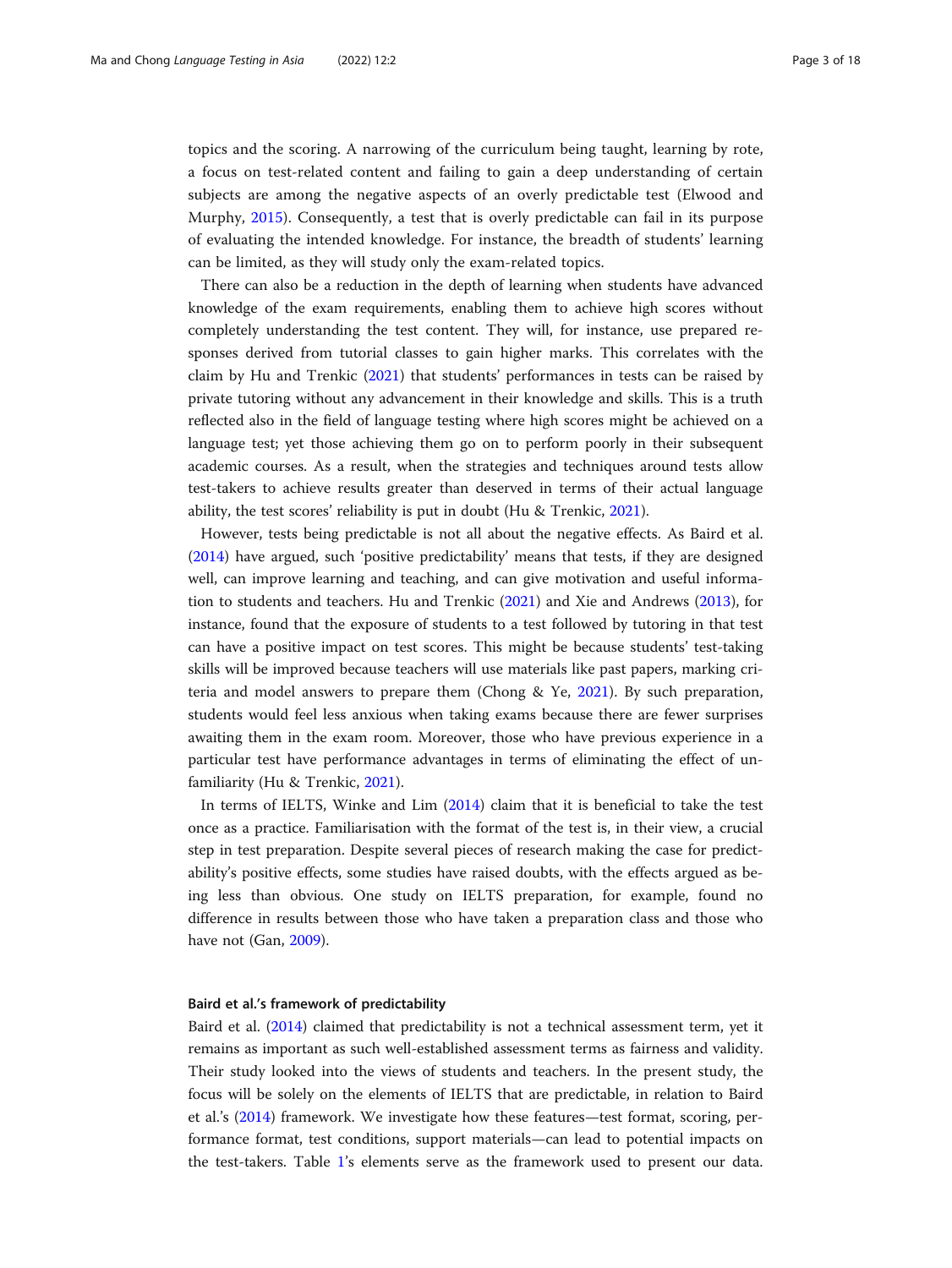| Feature                                 | Description and<br>possible impacts | It is predictable when                                                                                                                                               |  |
|-----------------------------------------|-------------------------------------|----------------------------------------------------------------------------------------------------------------------------------------------------------------------|--|
| Test format                             | Description                         | • Nature of the test (e.g. written, oral) is known in advance.<br>• Weighting of the test components is known.<br>• Question format and topics are known in advance. |  |
|                                         | Possible impacts                    | • The phrasing and structure of test items can be explained to<br>students in advance and they can be taught test-wiseness.                                          |  |
| Performance<br>format                   | Description                         | • The way students will be required to respond to test items is<br>known in advance.                                                                                 |  |
|                                         | Possible impacts                    | • Teachers can teach students how to produce the kinds of<br>performances required.                                                                                  |  |
| <b>Examination</b><br>support materials | Description                         | · Past papers are publicly available.<br>• Model answers can be accessed.                                                                                            |  |
|                                         | Possible impacts                    | • There is a lopsided focus on the test itself.<br>• Students may gain marks from superficial approaches to learning.                                                |  |
| Test conditions                         | Description                         | • Information about test administration is known in advance.                                                                                                         |  |
|                                         | Possible impacts                    | • Test performances can be practised.                                                                                                                                |  |
| Scope of language                       | Description                         | • Topics that will be assessed are known in advance.                                                                                                                 |  |
| skills                                  | Possible impacts                    | • Students may not need to study the full scope of language skills<br>intended.<br>• Teachers may narrow the focus of language skills to be taught.                  |  |

<span id="page-3-0"></span>

| <b>Table 1</b> Elements of test predictability based on Baird et al. (2014) |  |
|-----------------------------------------------------------------------------|--|
|-----------------------------------------------------------------------------|--|

Test format is a predictable feature when the nature of assessment, the weighting of question format and test components and particular topic areas are known beforehand. It can lead to potential impacts on those being taught on a test-wise basis. Scoring is a predictable feature if the manner in which performances are credited is foreknown; this can create potential impacts on those students whose only focus is on scoring criteria rather than the syllabus content in general. Performance format is a predictable feature if the manner in which test-takers have to respond to is known in advance; such knowledge can enable teachers to provide students with instruction on how to deliver the necessary sort of performances. Test conditions and exam support materials can also be predictable. If test conditions are known in advance, then test performances can be practised. In a similar vein, exam support materials can contribute to predictability of a test when model answers, past papers and other such publicly disseminated information sources are accessible and employed as test-preparing materials.

#### Methodology

#### Research questions

The focus of the study is on students' perceptions of IELTS and their views on test preparation strategies from taking IELTS. Given this focus and context, the following research question emerged: What strategies do students employ to be successful in IELT S?

#### Research setting and participants

The setting is a Sino–UK programme within a Chinese university campus. Those students who complete the 4-year programme will be rewarded with graduation certificates from both the Chinese and UK universities involved. General syllabuses are jointly designed by both institutions, with all of the specialised courses being delivered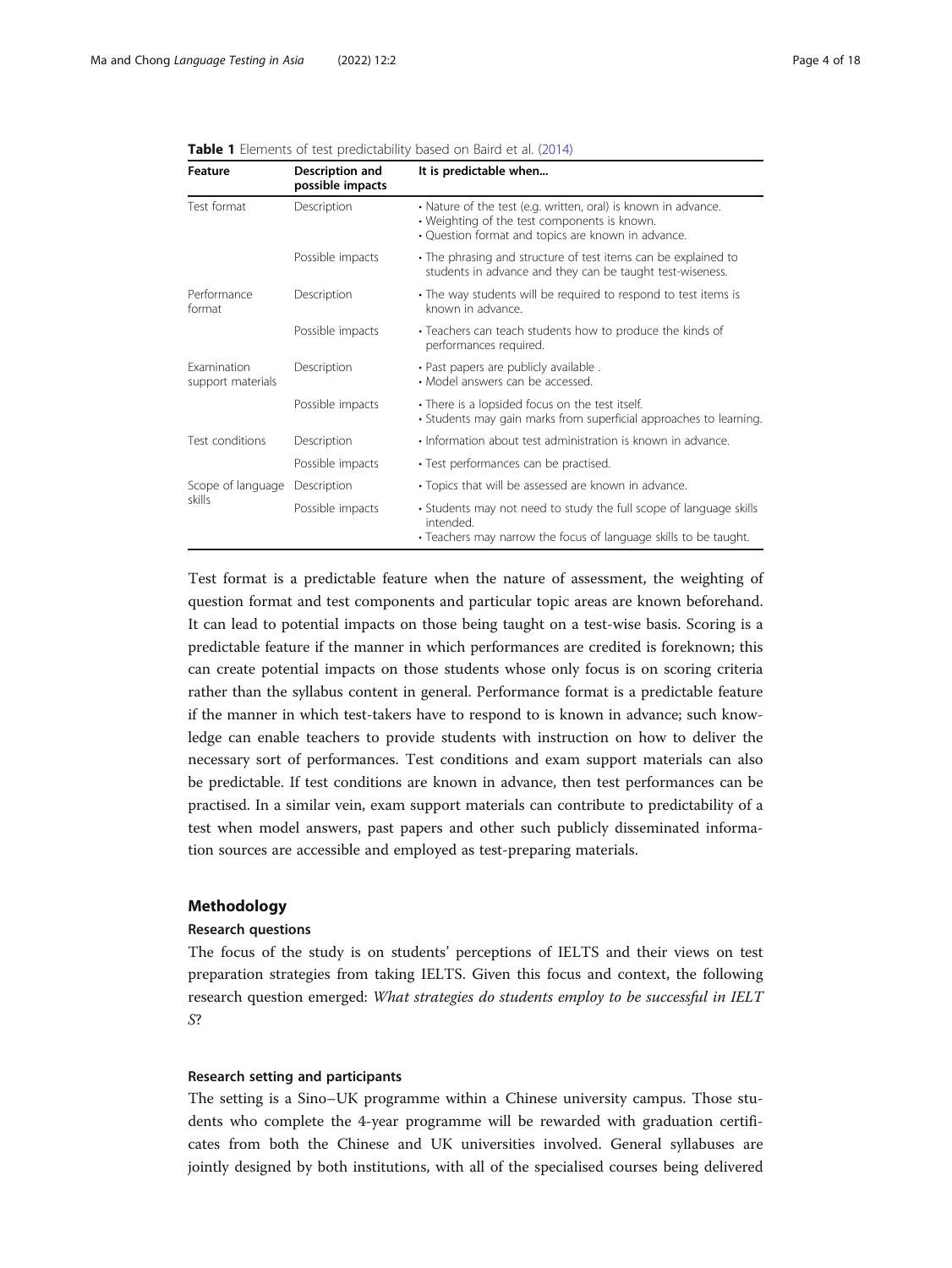in English. In order to be registered successfully for Year 2, an overall score of 5.5 is required in IELTS (representing a level of English between modest and competent) at the end of Year 1. At the end of Year 2, an overall IELTS score of 6.0 (competent level) will be required. No student with an overall IELTS score below 6.0 will be able to participate in courses in an EMI environment in Year 3. Consequently, it can be seen that IELTS, in this joint programme context, has a robust gatekeeping role and exerts a significant level of impact on the learning experience of Chinese students. Despite the test's popularity and its influence worldwide, very few studies have looked in detail at IELTS within such a China–UK joint-institution programme in China, or on the experience of IELTS test-takers in such a context.

The focus of this research is on Years 3 and 4 students, as these are the groups that have both experience in taking IELTS and in attending EMI courses. One hundred one students completed the online survey; additionally, eight group interviews, involving 53 students, took place. The original survey's response rate was 54.5%. Each of the focus group interviews comprised mixed student groups (with both male and female participants). Demographics of those involved are illustrated in Tables 2 and [3](#page-5-0).

#### Research process

The research design has two strands, running concurrently. Strand 1 comprises an online survey, which was made available to students to gather their general views and opinions. Prior to officially sending out the online survey, three copies of it were sent to three teachers in the joint college, for the purpose of piloting. Their advice and suggestions were sought, and as a result, several non-essential questions were dropped. In strand 2, eight group interviews, each lasting between 40 and 60 min, were held, for the purpose of gathering richer data through engagement with students. The questions used in the group interviews derived from aspects of the work by Elwood et al. ([2017](#page-16-0)) and Baird et al. ([2014](#page-16-0)) that looked at test predictability, and that relate to matters pertaining to test preparation activities, along with students' preparations for and perceptions of IELTS. Interview questioning adopted a semi-structured approach, in order to enable the interviewer (the first author) to keep focused while also allowing participants more freedom to speak up on issues important to them (Birmingham & Wilkinson, [2003](#page-16-0)). The questions in the interviews were designed to be open-ended and to obtain detailed answers from students.

Transcriptions from the qualitative data were completed immediately after the interviews were conducted by the first author. The data were initially transcribed in Chinese and then an English translation was completed. Thematic analysis was used to analyse the interview transcripts (Barnes et al., [2000\)](#page-16-0). The six steps detailed by Nowell et al. ([2017](#page-16-0)) were followed to process the thematic analysis and to ensure its trustworthiness:

| <b>TWOICE</b> Farticipants in the question idire |                       |                       |      |  |
|--------------------------------------------------|-----------------------|-----------------------|------|--|
|                                                  | <b>Total students</b> | Number of respondents | $\%$ |  |
| Year 3                                           |                       | 56                    | 61.8 |  |
| Year 4                                           | 88                    | 45                    |      |  |
| Total                                            | 185                   | 101                   | 54.6 |  |

Table 2 Participants in the questionnaire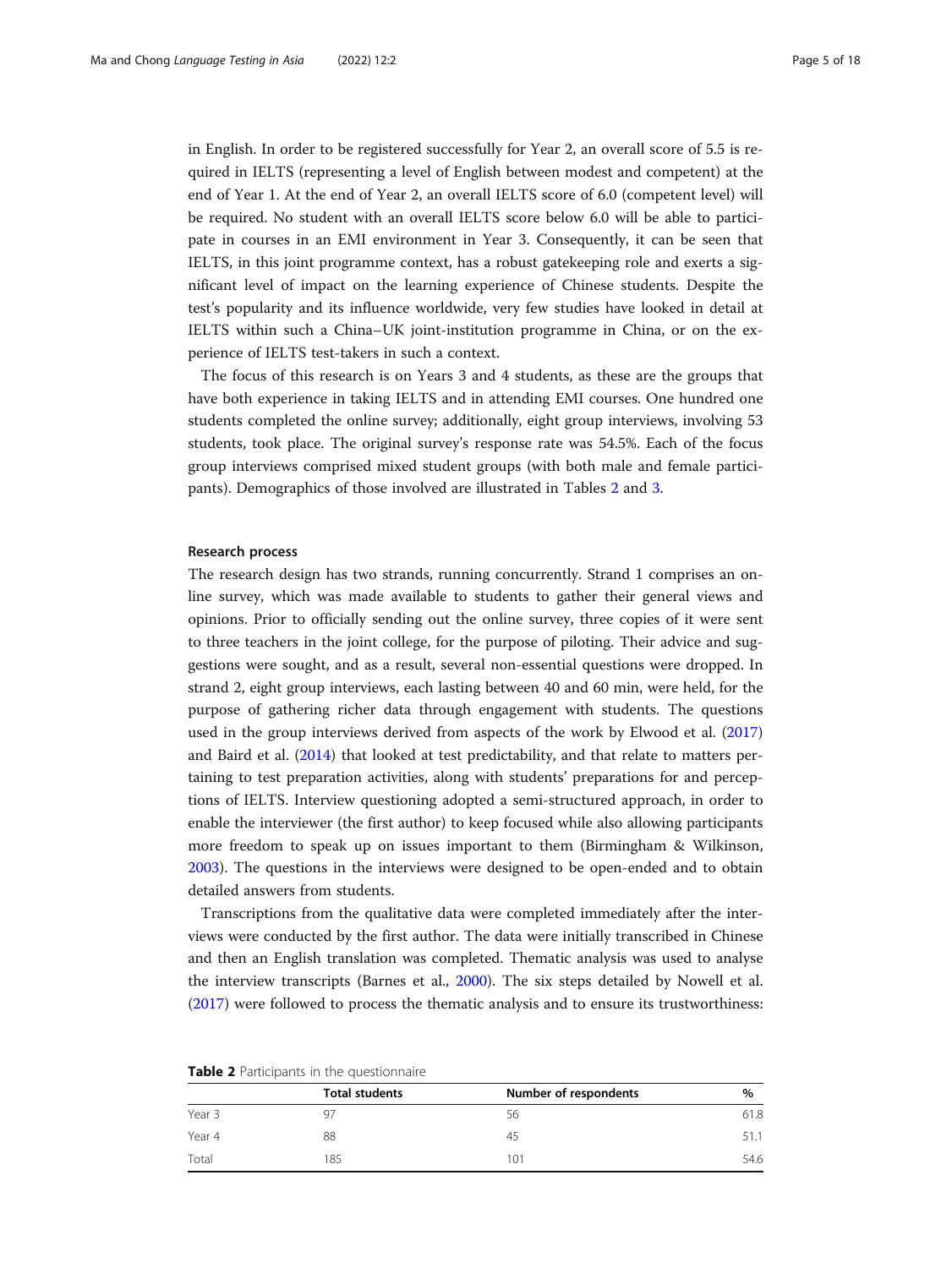| Group          | Male students  | <b>Female students</b> |
|----------------|----------------|------------------------|
| G1             | 3              | $\overline{4}$         |
| G <sub>2</sub> | 3              | 3                      |
| G <sub>3</sub> | $\mathfrak{D}$ | 5                      |
| G4             |                | 6                      |
| G <sub>5</sub> |                | 5                      |
| G6             | $\overline{4}$ | $\mathfrak{D}$         |
| G7             | $\mathfrak{D}$ | 5                      |
| G8             |                | 5                      |

<span id="page-5-0"></span>

|  | Table 3 Participants in group interviews |  |  |
|--|------------------------------------------|--|--|
|--|------------------------------------------|--|--|

Groups 1–5 are third-year students; groups 6–8 are fourth-year students

data familiarisation, the development of initial codes, theme identification, theme review, theme definition and naming and theme reporting (p. 4).

The quantitative data from the online survey were investigated initially using frequencies so that an overview of the responses could be gained. To review the relationship and statistical significance  $(p \text{ value})$  between the variables, Chi-square tests were utilised; for example, when  $p$  value is calculated at  $< 0.05$ , the relationship between the variables is reported to be significant; when  $p$  value is calculated at  $> 0.05$ , the relationship between the variables is reported to be not significant. Because the research follows a mixed-methods approach, the quantitative data will initially be presented followed by the data from the qualitative interviews, which will be utilised to gain an understanding of the insights and explanations brought by the former (Creswell, [2017\)](#page-16-0).

#### Results

#### Test conditions and support materials

Test conditions and support materials are the key elements in Baird et al.'s ([2014](#page-16-0)) framework. In reporting the data, this sub-section is divided into two aspects: test preparation materials and students' other test preparation activities, including IELTS training courses and other test-preparation activities.

#### Materials used in test preparation

The data from both the group interviews and the online survey indicated a significant use of past papers among students in their IELTS preparation.

The survey data (Table 4) shows that 84% of students use IELTS preparation material in their preparations (a combination of always use and sometimes use). Table [5](#page-6-0) reveals that 85% stated that the IELTS preparation materials were useful. This shows that

Table 4 Would you use test preparation material to prepare for IELTS?

| Category          | $\%$ |
|-------------------|------|
| Always            | 64.4 |
| Sometimes         | 19.8 |
| Only occasionally | 10.9 |
| Never             | 5.0  |
| .                 |      |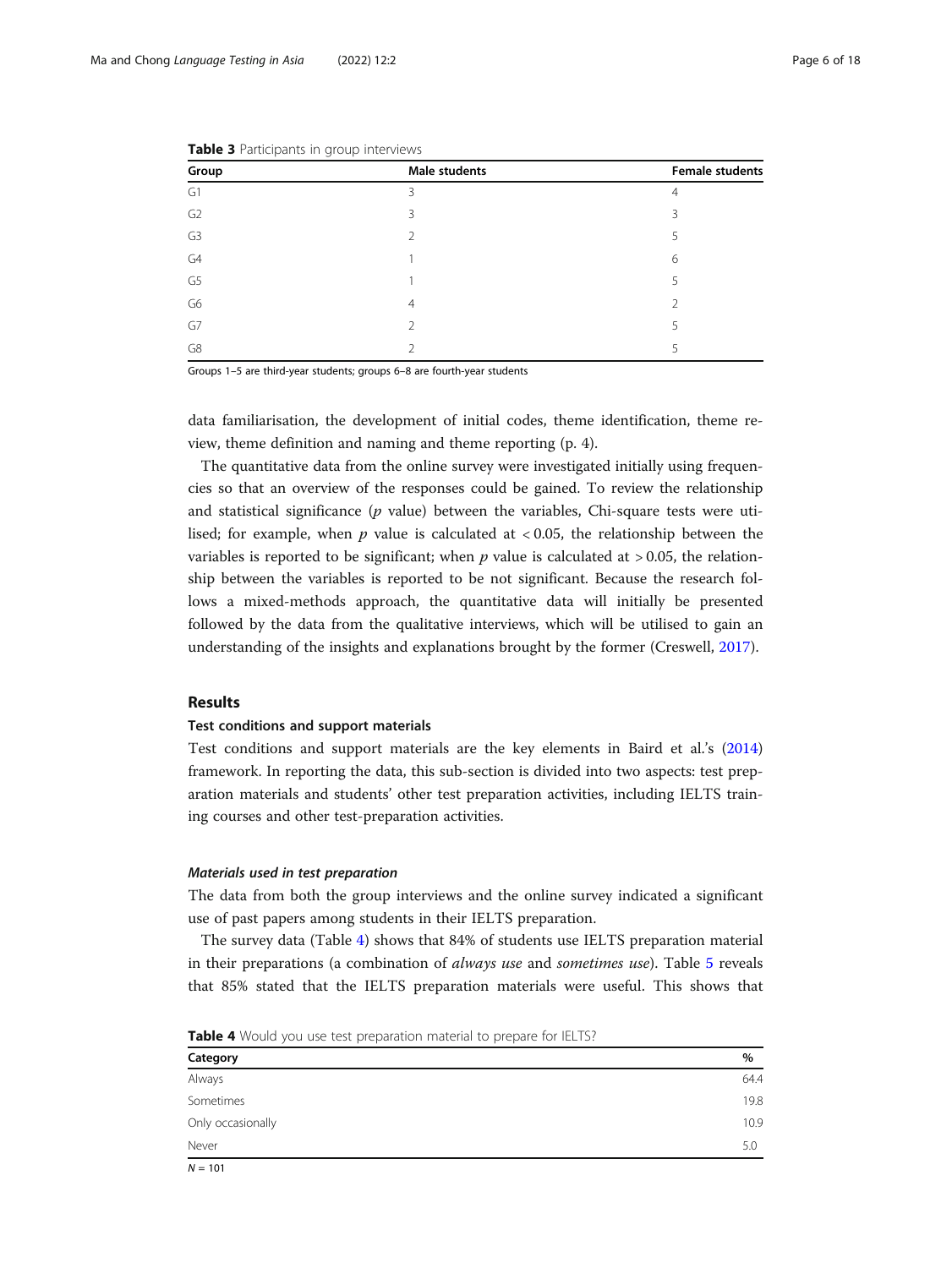<span id="page-6-0"></span>

|  |  |  | <b>Table 5</b> Do you think that using IELTS preparation materials is useful to you in IELTS? |  |  |  |
|--|--|--|-----------------------------------------------------------------------------------------------|--|--|--|
|  |  |  |                                                                                               |  |  |  |

| Category            | %    |
|---------------------|------|
| They are useful     | 85.2 |
| They are not useful | 6.9  |
| I don't use them    | 7.9  |
| $N = 101$           |      |

student participants think that practising with test preparation materials can be beneficial because they can help students identify what is expected from their answers; also, students can become familiar with the formats and structures of questions. In the group interviews, students stated that the Cambridge English IELTS Academic: Authentic Examination Papers (a collection of past papers) was the IELTS training textbook that they mostly used. Students found this textbook especially useful because it is an official IELTS publication, from Cambridge English Language Assessment in collaboration with Cambridge University Press:

If you use other books, they won't have the same good effect as the Cambridge English IELTS Academic (authentic examination papers) (G7S1).

The Cambridge English IELTS Academic textbook was also used in tandem with online materials including *Jijing*—the latter being IELTS test items that have been memorised by Chinese students and shared online. It is, in effect, an online question bank of very recent past papers. Some students have reported that they have accessed *Jijing* through online discussion forums:

People will also share their tests' questions and their answers through the online forums, as well as the information regarding the speaking test examiners in their area, so, you can see which topics are the most frequently tested ones and know the character of the test examiners in your area beforehand (G1S5).

However, some participants in this study suggested that *Jijing* is not very useful. One student, G7S3, stated that although he studied all of the IELTS questions in the online question bank, he never encountered those questions in the real test—although he conceded that he may have been 'unlucky'. Other students purchased predicted test answers directly from online sources, while remaining aware that such answers needed to be used with caution, as they may result in low marks from examiners:

You can buy the predicted answers for the next month's test just for 25 yuan (£2.50) online, but I don't really trust the answers they give me, and in addition to that, if you memorise a speaking topic and try to recite it in front of the examiner, they would know and still give you a low score (G8S2).

In order to establish if a relationship exists between the two variables: students' highest IELTS scores (Table [6\)](#page-7-0)and the use of IELTS preparation materials, a Chi-square test was conducted to analyse the survey data.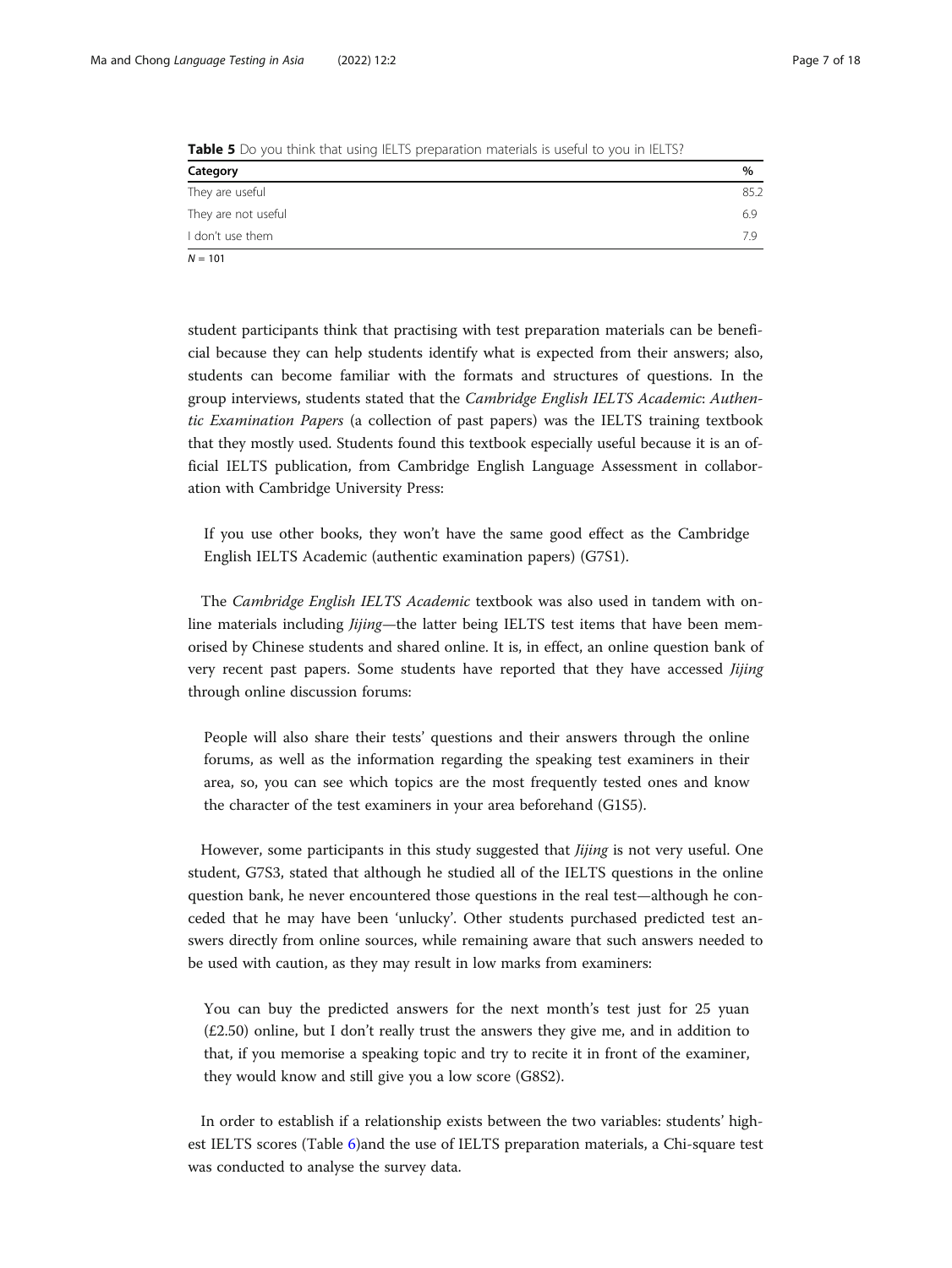| $\overline{\phantom{0}}$ |          |
|--------------------------|----------|
| Category                 | $\%$     |
| $8 - 9$                  | 0.99     |
| $7 - 8$                  | 11.88    |
| $6 - 7$                  | 45.54    |
| $5 - 6$                  | 41.59    |
| Below 4                  | $\Omega$ |
| $N = 101$                |          |

<span id="page-7-0"></span>Table 6 The highest IELTS score students achieved

A significant association was revealed between those using such preparation materials and the highest scores achieved in IELTS:  $x^2 = 47.08$ ,  $p < 0.05$ . From the data above, it is clear that over 80% of the students surveyed are using authentic test preparation materials—whether via online courses, textbooks or crowdsourced content like *Jijing*—and that they report these as useful.

#### Other test preparation activities

It was indicated by students that they can participate in IELTS test-training classes in one of two ways: (1) by attending such classes as provided by the joint college; (2) through private training agencies. It was stated by students that the IELTS preparation classes are used to improve their familiarity with the test (achieving test-wiseness) and to increase their test scores.

The joint college provides an IELTS training course for all first-year students. From Table 7, we can see that by adding the percentage of totally agree and agree, 58% of students reported that the IELTS training course provided by the joint college can help them improve their IELTS score. Student G1S1 stated that 'after I entered the college, on my first year at the IELTS preparation English class, our reading teacher taught me a lot of techniques, which helped me answer many unsure test items of IELTS '. The course is really helpful for the first-year students who are new to IELTS: 'I learned the IELTS techniques from the first year IELTS English preparation class. I found what teachers taught was quite useful, especially for us who know nothing about IELTS. I think the test-taking techniques can improve our IELTS scores' (G1S4).

Although over half of the survey participants suggested that participating in the joint college's IELTS training course can aid them in improving their IELTS scores, Table [8](#page-8-0) reveals that over half of the students stated a preference for the services of private

| <b>PLANE</b>     |      |
|------------------|------|
| Category         | $\%$ |
| Totally agree    | 25.7 |
| Agree            | 31.7 |
| Not Sure         | 22.8 |
| Disagree         | 10.9 |
| Totally disagree | 8.9  |

Table 7 The IELTS training courses provided by the joint college can help to improve the IELTS score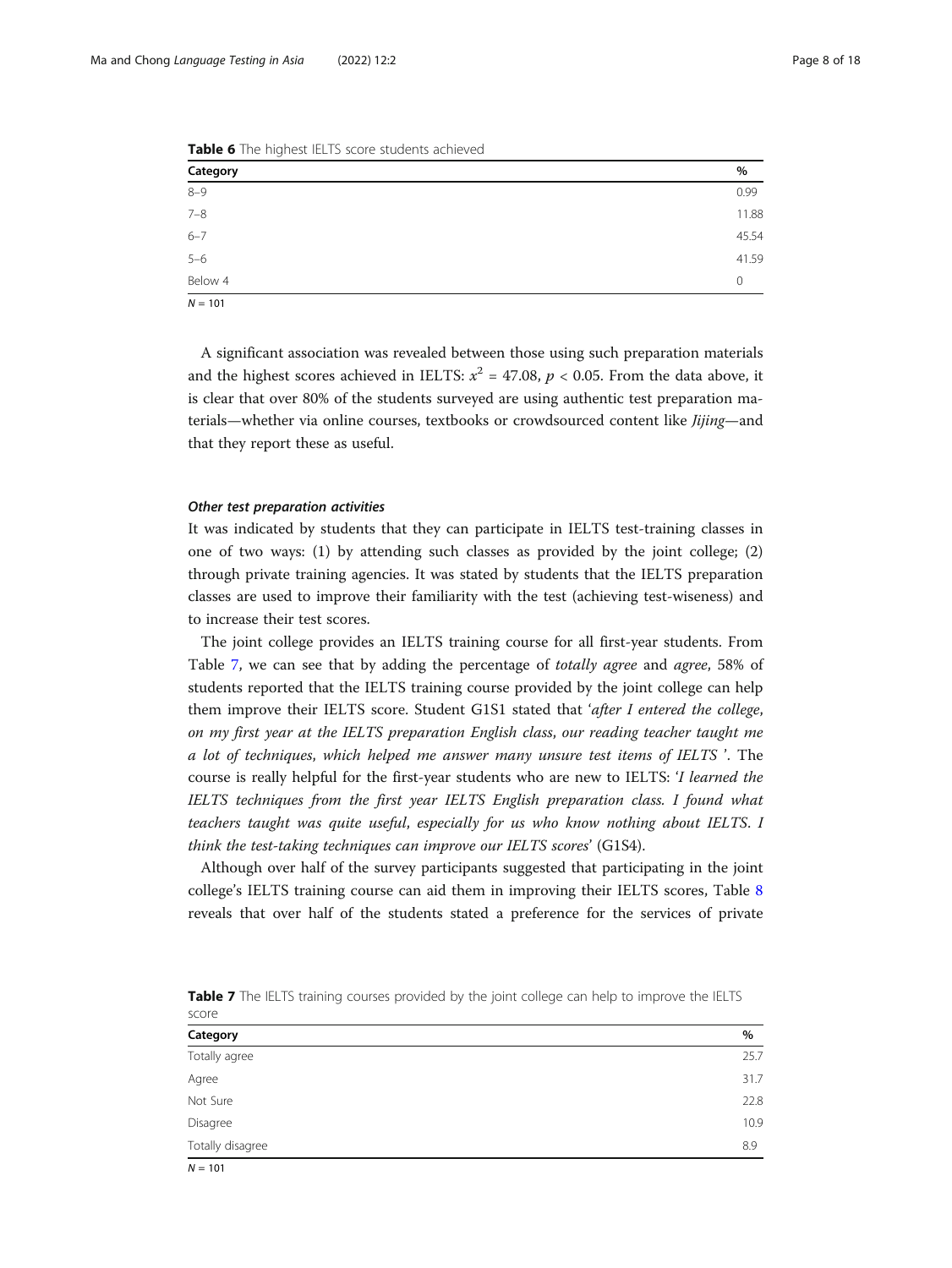| <b>TWATE O</b> Will you purticipate in private recro training agencies. |      |  |
|-------------------------------------------------------------------------|------|--|
| Category                                                                | $\%$ |  |
| A. I will not                                                           | 25.7 |  |
| B. I am planning to                                                     | 17.8 |  |
| C. I am participating now                                               | 5.0  |  |
| D. I have participated                                                  | 51.5 |  |

<span id="page-8-0"></span>Table 8 Will you participate in private IELTS training agencies?

training agencies, suggesting that they believe this route to be more efficient towards improving their IELTS scores.

I took IELTS training at private agencies. I think those teachers can teach you the test-taking skills and I think they are helpful, if you want to finish the IELTS test items in a limited time frame and keep a certain level of accuracy. (G1S6).

Some students suggested that the private training course is better than the course provided by the college: 'The teachers from the training agency taught better than the teachers from our college; they are professionals in this area. Our teachers' level is lower compared to them' (G7S7). One of the main reasons, from students' experience, is that the IELTS test item bank changes every 4 months, and teachers from private training agencies are gathering these items and using them within preparation classes. This narrowing focus on actual test items allows students to encounter the same test items that might appear in their own version of the test.

My teachers from the private IELTS training agency told us that in August the writing topics will be education and government, [so] we only need to focus on these two. In addition, I was astonished about the teacher who taught us IELTS listening in that private training agency—once, the teacher made a correct bet on all four sections of the listening questions. I don't know how the teacher did that! (G5S7)

In order to attract students to study with them, some private training schools advocate that they can make accurate predictions on exam topics. This is sometimes achieved through means which can be referred to as shady, for example, asking testtakers who just finish IELTs outside the test site for information about topics included in the IELTS papers.

Some private agencies—maybe due to the purpose of attracting students—will send someone to wait outside each examination site, asking information from students who just finished the test and telling other students which topics have been tested, so you don't need to prepare such topics anymore today. (G5S7).

In addition to private training schools, some students reported that they take online training courses, in order to acquire the test-taking skills for each part of IELTS. These students often find the online IELTS preparation courses conducive to test preparation because the materials, including recorded lessons, are saved online which enable them to review them anytime and anywhere they want.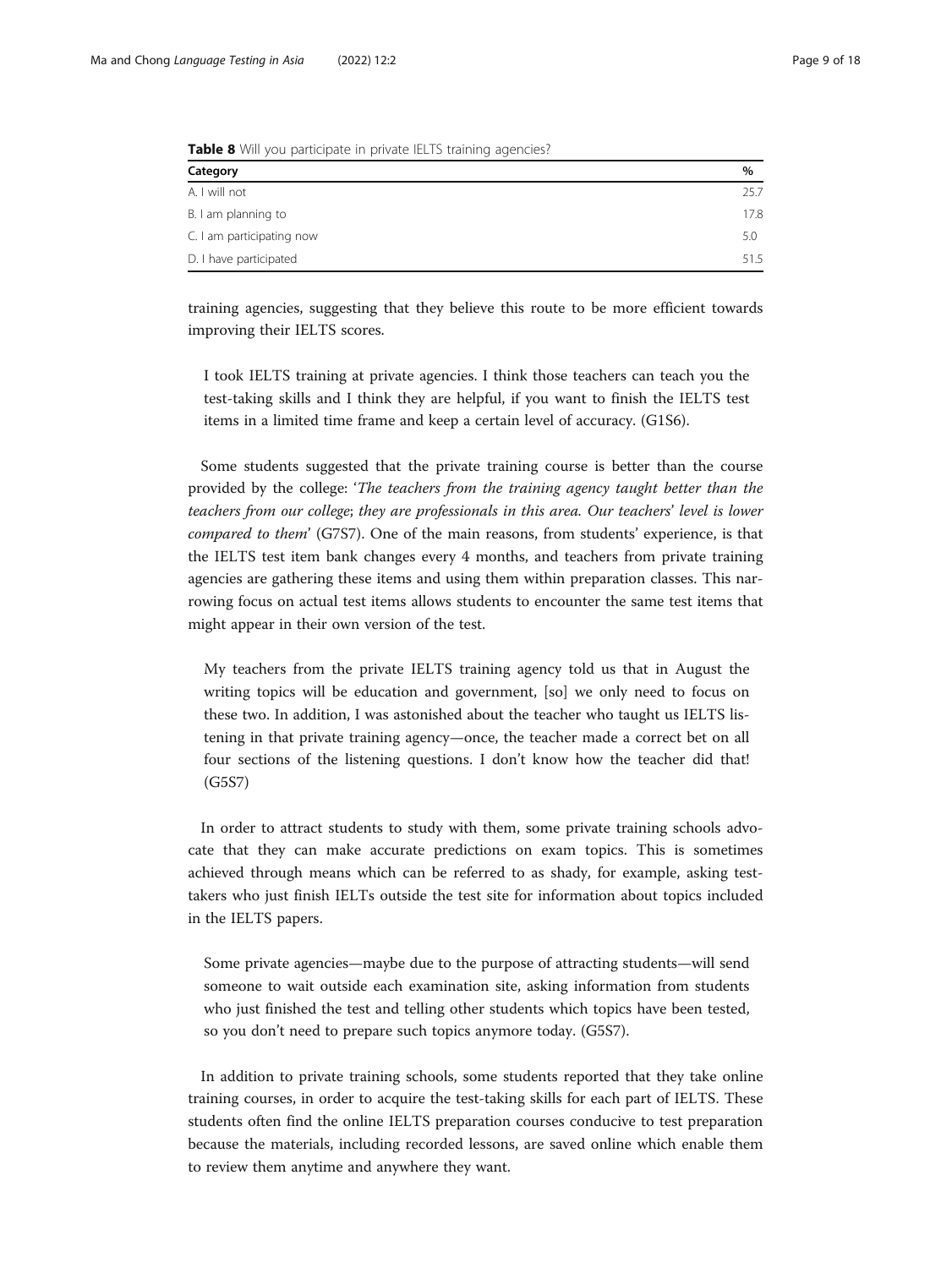I acquired the test-taking skills by taking the online courses. After class, we will head back to the dorm and watch them. I learned most of the test-taking skills from the online course (G1S2).

In order to test whether any relationship exists between the variables of the highest IELTS scores achieved by students and whether students have mastered the test-taking skills gleaned from the training courses, we used the Chi-square test. It transpires that the two variables have a significant relationship:  $x^2 = 10.35$ ,  $p < 0.05$ . It suggests that there is a positive relationship between participants' (self-reported) IELTS scores and the effectiveness of the above training courses.

Despite 57.4% of students suggesting that taking the training course is helpful, and 51.5% of students having joined a private training course, not all of the students considered the training both in and outside the college to be helpful. These students hold a reserved view towards the test-taking tips and strategies prepared by their teachers. They question the accuracy of these tips and strategies because the teachers are not IELTS examiners and thus do not have insider's knowledge about IELTS.

All the test-taking techniques taught by teachers were summarised by themselves, which means they may not work for other people … so you need to summarise a set of test-taking skills by yourself. Anyway, I used the test-taking skills from teachers and got a very low score, then I stopped using the test-taking strategies from teachers (G6S2).

#### Additional test preparation activities of students: mock exams

In the context of this research, mock exams and authentic exams were also used by students to improve their test familiarity, to practise time management, and to reduce the pressure and anxiety they felt. There are two forms of mock exams used by the joint college in this study: one is that used by Baird et al. ([2014\)](#page-16-0), wherein the mock exam provided by the joint college is used by students as preparation for IELTS; the other involves students taking the authentic IELTS on several occasions—effectively using the authentic exam as a series of 'mocks'.

However, some students claimed that the mock exam offered by the joint college were not helpful. It is because the mock exam is not as authentic as the real IELTS in many aspects, including question types, topics and pressure faced by students.

It doesn't work. I think we need to take the real IELTS as a practice because you will feel different pressure when you are facing real examiners and questions. Because the mock examination provided by the college is formed by the past test questions, those students who have practised many past questions will gain high scores easily. In addition to that, unlike in the real IELTS , there is a pressure of spending 2,000 yuan  $(E200)^1$  in fees, but the mock exam is free of charge. So, there is a big gap between the mock examination and the real IELTS =(G2S6).

It was claimed by students that taking the authentic IELTS helps them to improve their test performance. This belief leads to multiple attempts at the test; indeed, 33% of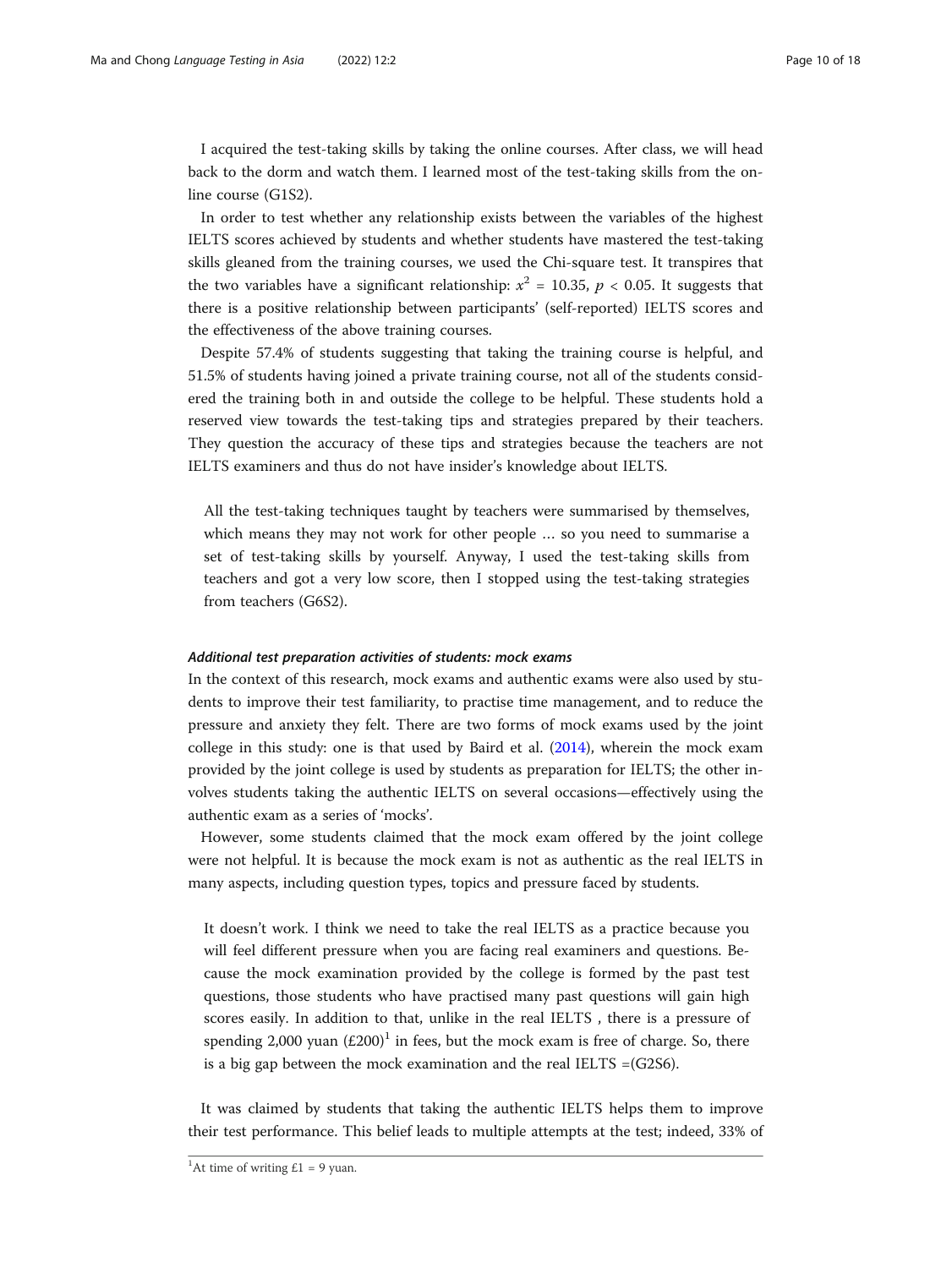participants stated that they had taken it four times or more (see Table 9). In the interviews, students G1S6 and G1S2 stated that they took IELTS on four occasions, while G7S2 and G8S3 revealed that they had taken it on seven and eight occasions, respectively.

Students reported that it was worth spending the money involved to gain an authentic test experience because it helps students get familiar with the administrative procedure of the test. This is useful to students because on the day of the actual examination, pressure associated with test procedure would be alleviated. This allows students to focus on responding to test items more effectively.

I believe that instead of using the time you spend at home to practise the past papers, you can benefit more from attending the real IELTS . By attending the real IELTS , you can get familiar with the whole test procedure. In this way, your score of the test will improve naturally (G8S1).

#### Test and performance format

The description of test and performance format in the framework proposed by Baird et al. [\(2014\)](#page-16-0) means that the language skills in focus, format of test items and specific topic areas are foreknown. This section will look at the predictability of the test and performance format, and the impact they can bring to students' test preparation.

It was stated by students that parts of IELTS can be predicted. The speaking section was regarded as the most predictable section, partly because its topics change only once every 4 months, as G1S4 noted, but also because the number of topics for which students can prepare is limited:

I focus 100% on the speaking part, because for the speaking part, there are. only 40 topics so you can remember them all (G2S7).

IELTS only changes its test questions three times a year, so if you have the old speaking topics and attend the test before it changes to new questions, the topics can at least be limited to 30 topics (G8S4).

In addition to that, students can also practice their test performance before the speaking test:

| Category             | $\%$ |
|----------------------|------|
| Once                 | 28.7 |
| Twice                | 23.8 |
| Three times          | 14.9 |
| More than four times | 32.7 |

Table 9 Number of times students take IFLTS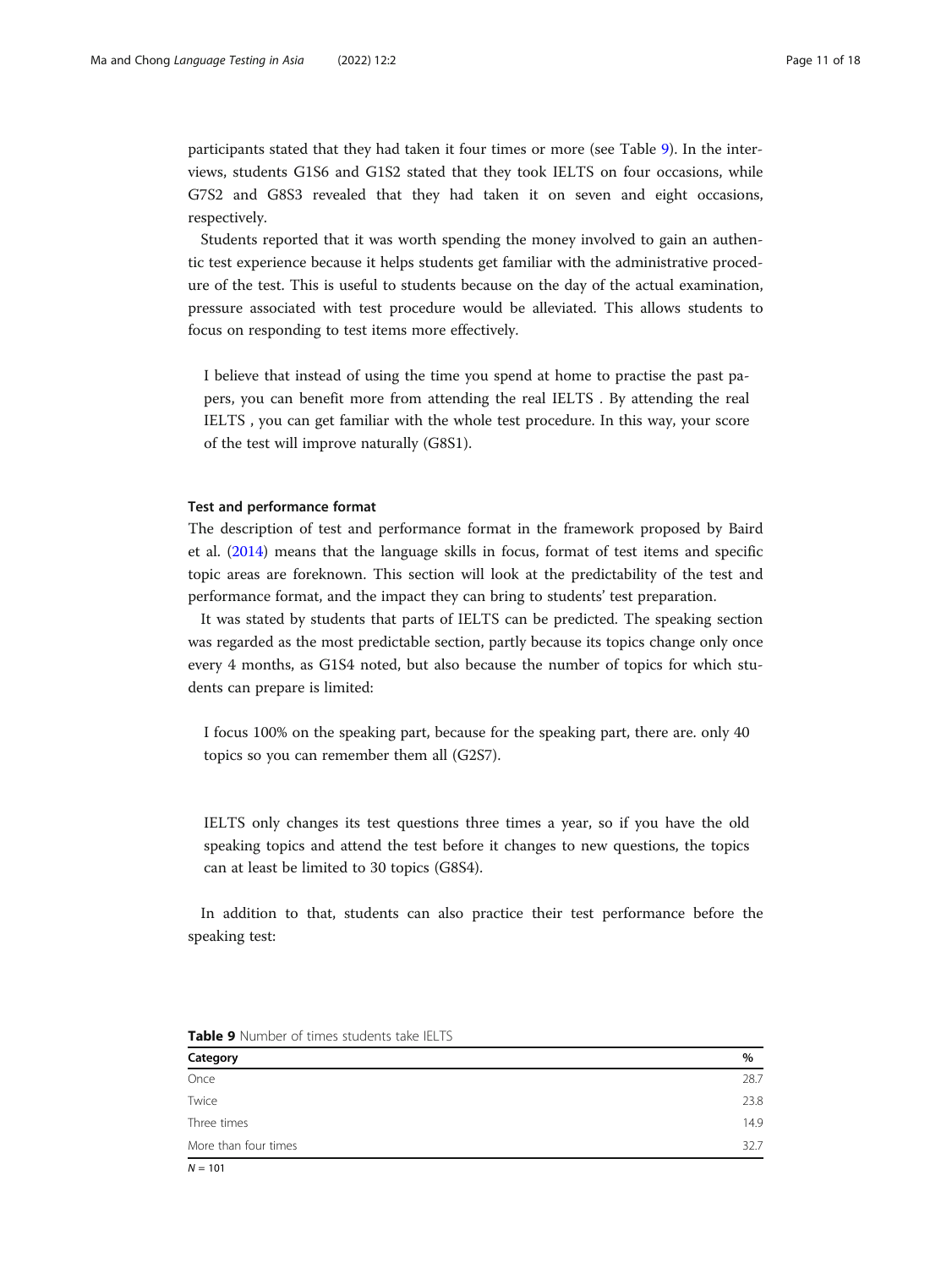The speaking score can be easily and quickly improved. The person only needs to rote-learn the predicted speaking materials well enough and perform it in front of the examiners for around ten minutes (G2S5).

It is also the case that the high predictability of the test and performance format can have an impact on the mode of study used by students. Table 10 shows that independent study is used by almost two-thirds of students.

The reason for this is that students do not think it is helpful to have interaction with teachers and fellow students to improve their testing skills. To them, the key to success in IELTS speaking is to have ample opportunities to practise the target language. Therefore, it makes sense to the students to practise speaking frequently on their own.

I mainly interact with myself to study IELTS because I think it is useless to find a partner to practice. When speaking with a partner, we won't really listen to each other; it works better if I practice by myself and speak more. The teacher may give you some testing skills, but it won't work if you don't practice by yourself (G6S2).

Some students concurred with this idea that practising with one's classmates is useless, since their English level is the same. These students do not believe in the value of learning with peers, for example engaging in peer assessment, because their peers face the same difficulties as them and they are dubious about the fact that they would learn something new from their peers.

I don't like to practise English speaking with my classmates because we are at a similar level and we all have an accent; practising with each other may only make it worse. (G8S4).

However, not all the students reported that studying with other people is useless. Student G3S4 preferred to interact with teachers because teachers had more experience and can tell students how to study. Student G3S1 agreed with this: 'I think teachers have more experience, so they can point out which parts we would make mistakes in, and they can help us gain some confidence before the test.' Other students expressed the view that interaction with classmates is helpful, especially on IELTS speaking: 'I will practise oral English with my classmates for the IELTS speaking part' (G1S5). Student G6S5 formed a partnership with another student: 'We arranged to take part in IELTS at the same time, so we can practise IELTS English speaking with each other every night before the test.'

| Category                    | $\%$ |
|-----------------------------|------|
| A. teachers                 | 8.9  |
| B. classmates               | 17.8 |
| C. A&B                      | 8.9  |
| D. I mainly study by myself | 64.4 |

Table 10 Interaction with teachers and classmates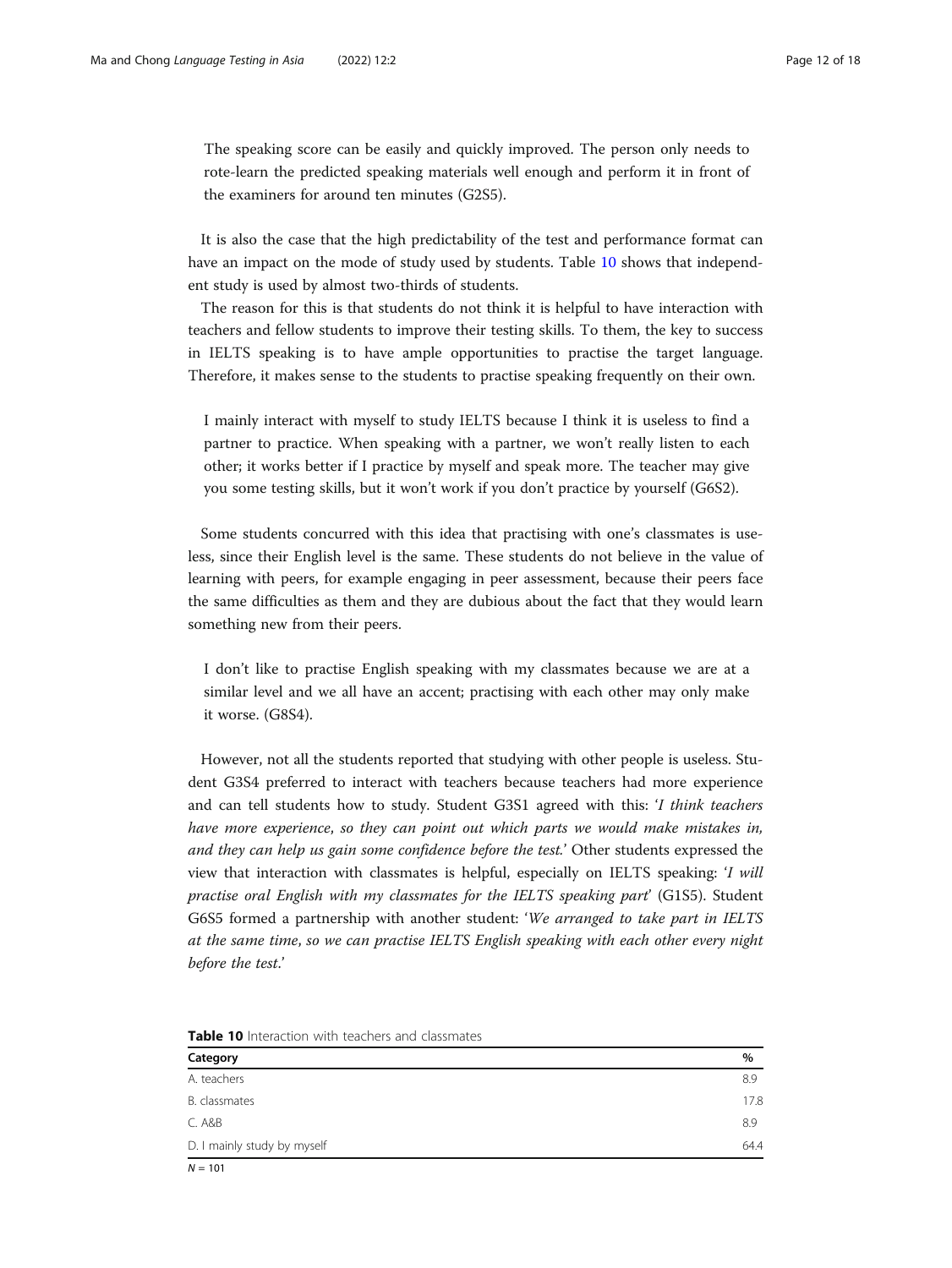In order to test whether there was a relationship between the highest IELTS score students achieved and students' interaction behaviours, we used the Chi-square test. It was found that these variables had no significant relationship:  $x^2 = 11.209$ ,  $p > 0.05$ . This would appear to show that no significant relationship exists between the students' interaction behaviours and the highest IELTS score achieved. The preferences of students in terms of their interactions during their period of study have no effect on their test score.

#### Scope of language skills

The approach of 'teaching to the test' by tutors both inside and outside of the joint college had the effect on students narrowing the focus of their study of English. Focusing largely or exclusively on IELTS means that students limit their focus on particular English skills with a view to succeed in the test. However, in turn, this approach limits their language learning experience. In Table 11, we see that 36% (*agree* and *totally agree*) report that IELTS has had the effect of limiting their English learning scope.

Students narrowed the focus of their English study on certain skills as a strategy in order to gain an overall high score within a certain time period. During the group interviews, most of the students said that they focused their study on IELTS speaking, as they reported that the scores of speaking can be improved more easily than others:

I mainly focus on the speaking part. Even though my listening and speaking part are both not very good, the former is hard to improve. But the speaking part won't change too much until every three months (G1S4).

Some students reported that the pressure can be reduced by fully preparing for the speaking section: 'I focus on the speaking part, because I was under a lot of pressure when taking the speaking part, so by preparing for it, it can help me reduce the pressure.'(G6S3) Another reason for some students to focus on the speaking part of the test is that they tend to achieve a relatively lower IELTS score in this section than in other sections. Students G3S1 and G3S3 underscored the above by saying that they are focusing on the speaking section because this is their area of weakness. Student G1S6 expressed the same opinion:

My focus is also on the speaking part because I am not good at English speaking. Every time I take IELTS , I will look at previous topics to make sure I can get a good mark (G6S2).

| $\sim$<br>$\tilde{\phantom{a}}$ |      |
|---------------------------------|------|
| Category                        | %    |
| Totally agree                   | 15.8 |
| Agree                           | 20.0 |
| Not sure                        | 30.7 |
| Disagree                        | 18.8 |
| Totally disagree                | 14.9 |

Table 11 IELTS test has limited my English learning scope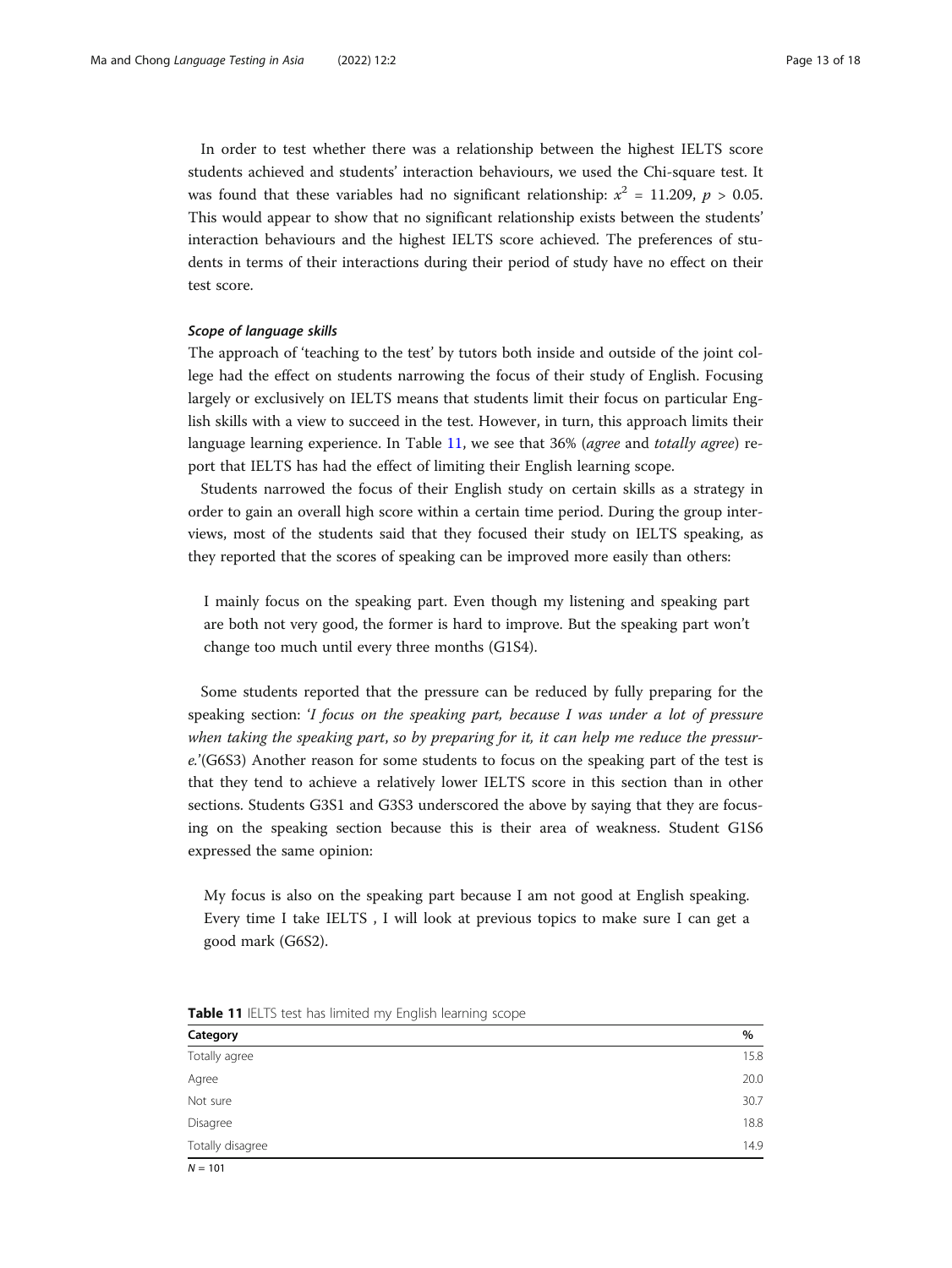However, not all the students focused on the speaking section of the test. Students also report focusing on the other sections such as writing, listening and reading. Such decision was based on two reasons. First, students made the decision to focus on certain papers of IELTS based on their self-assessment of their strengths and weaknesses. Students tended to devote most of their test-preparation time to prepare for the paper they are the weakest in. Alternatively, some more test strategic and pragmatic students focused on papers which they believed they had the most chance in performing well.

I mainly focus on writing because my score on the writing part is not stable (G1S7).

I mainly focus on the listening and reading parts because taking =IELTS in mainland China, they won't give you a high score on the writing and speaking parts, so I put all my effort into the listening and reading part instead, to get my overall score higher (G5S7).

#### **Discussion**

This study has demonstrated the perspectives of students on IELTS predictability and the test predictability framework proposed by Baird et al. [\(2014\)](#page-16-0) (Table [1](#page-3-0)) is used as the conceptual framework to guide our analysis. Baird's et al.'s (2014) framework focuses on five areas of test predictability which we apply to our analysis on Chinese EFL learners' IELTS preparation: test format, performance format, examination support materials, test conditions and scope of language skills. Regarding test format and test condition, the study found that students increased their familiarity with the format and administration procedure of IELTS by taking mock examination provided by their college and authentic IELTS multiple times. To the students, attending authentic IELTS is especially effective in gaining first-hand experience of how the test is administered. Having experience in the way IELTS is administered is important to some student participants because it can make them concentrate more on responding to test items instead of handling unexpected administrative procedures of the test. This finding supports the argument made by Winke and Lim [\(2014\)](#page-17-0) regarding familiarisation of test procedure. As for test format, students find practising past papers and attending preparation courses by private tutorial schools helpful. Especially, students claimed that they can obtain accurate information about test items such as topics to be tested from their teachers in private tutorial schools because these tutors can obtain the latest information about IELTS from the feedback provided by other learners who just attended the test.

As for performance format, the study found that most participants join test preparation courses, wherein scripted answers are provided to students for them to memorise. In particular, private training agencies play an essential role in student test preparation activities. In this research, students were signing up to IELTS preparation classes in order to access test-taking skills or predicted answers, with these classes being seen by them as a short cut to enhancing their IELTS scores within a brief period of time. The work of Elwood et al. ([2017](#page-16-0)) supports this finding; they found that their research participants were also obtaining support from private agencies, and their participants reported that in these agencies they were being given extra help to gain additional marks.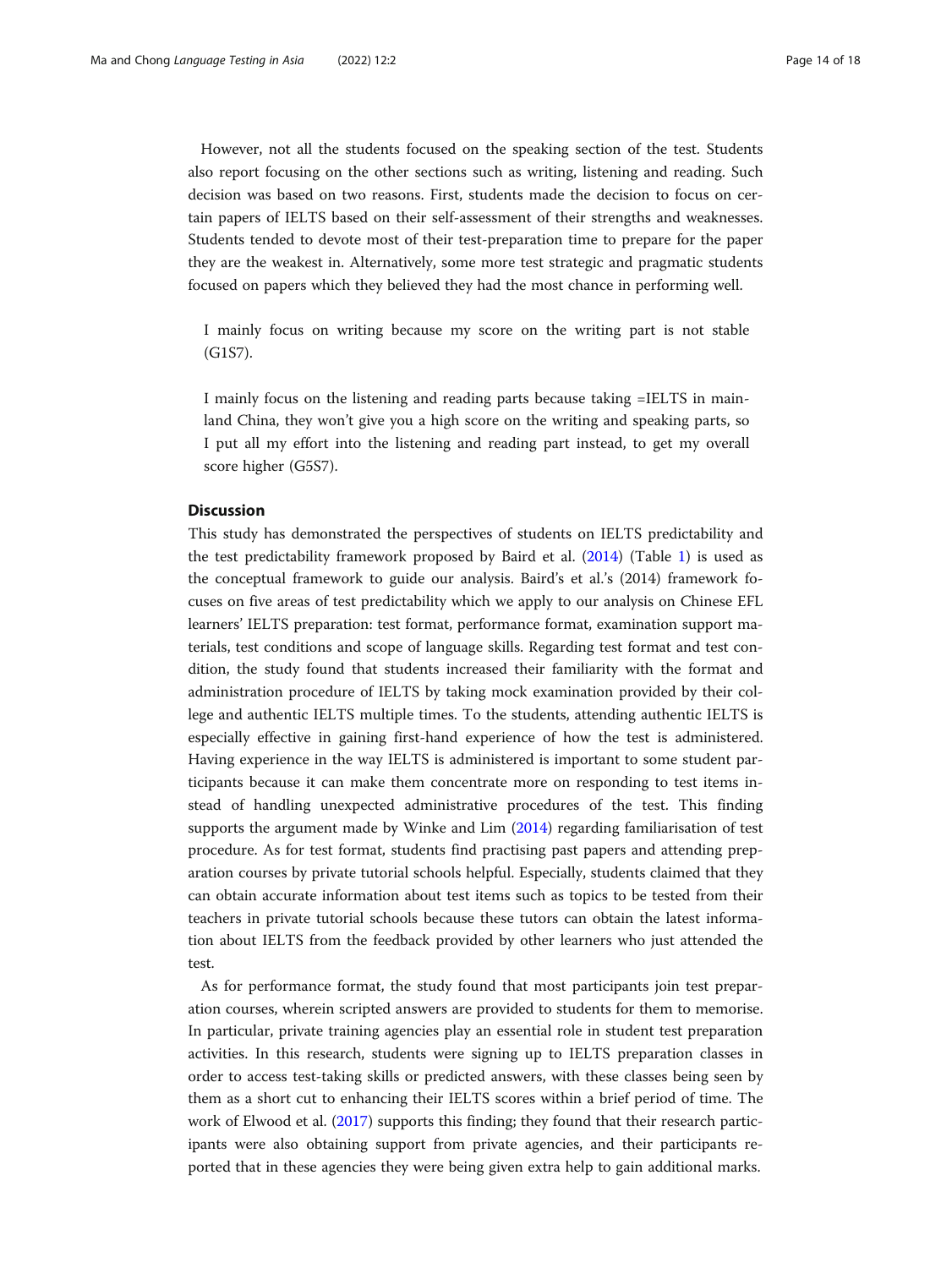As far as support materials are concerned, students in this study mainly rely on two types of test preparation materials: an official textbook and online discussion forum. The student participants believe in the textbook used in their preparation course in the college because it is developed by the official test providers of IELTS. Moreover, students obtain additional materials about IELTS through an online platform where IELT S test-takers shared test items which they memorised based on their recent test-taking experience. Additionally, some learners find the materials of online IELTS preparation courses useful because they can review the materials at their fingertips. In sum, IELTS test-takers in this study seem to draw on both formal and nonformal learning materials to prepare for their test, reflecting on the notion of language learning beyond the classroom to the context of language testing and test preparation (Reinders & Benson, [2017](#page-16-0)).

In terms of scope of language skills, students focused on certain skills in their English study as a strategy to achieve an overall high score and within a particular time period. In the group interviews, a majority of the students stated that their study was focused on the speaking section of IELTS; their belief was that this section's scores can be improved with greater ease than other sections of the test. Students also selected their focus of study based on two criteria: their own reflections of their weaknesses and the practical consideration of the section which it is the most likely for them to improve their performance in a short period of time.

#### Implications and conclusion

As this study suggests, students seem to be influenced significantly by the belief that attending preparation classes, within a compressed time period, and accessing their materials will yield higher scores—even though such activities may also have the effect of hindering their full English language skills development. Additionally, some private training agencies and individuals who sell predicted answers are involved in alleged unethical activities. Such test techniques can assist students in attaining a score greater than their language ability may warrant (Hu & Trenkic, [2021](#page-16-0)), but the problem remains that students using these techniques still lack the ability to do well in the future (Inoue et al., [2021](#page-16-0)). Differing from other studies, in the present study's research context, students would acquire the predicted answers either from private training schools or using online resources, or both. The result of this is that IELTS is made more predictable and also brings negative effects in reducing the students' depth of learning of English, as their high scores will be achieved by rote learning and prepared answers. This may be among the reasons why IELTS is less able to accurately predict students' language competency in their subsequent academic careers. Consequently, although institutions prefer using exam scores as a short-cut mechanism for the admission of students (Pearson, [2019\)](#page-16-0), our data suggests that they should be wary when making decisions based on the IELTS scores alone.

Given the critical role of tests in a test-driven educational system such as China, it is easy to imagine how greatly students' lives may be influenced by exams. This study's findings have shown that clear goals in language learning may have directed the test activity of students towards outcomes that reflect more closely the learner's requirements and motives.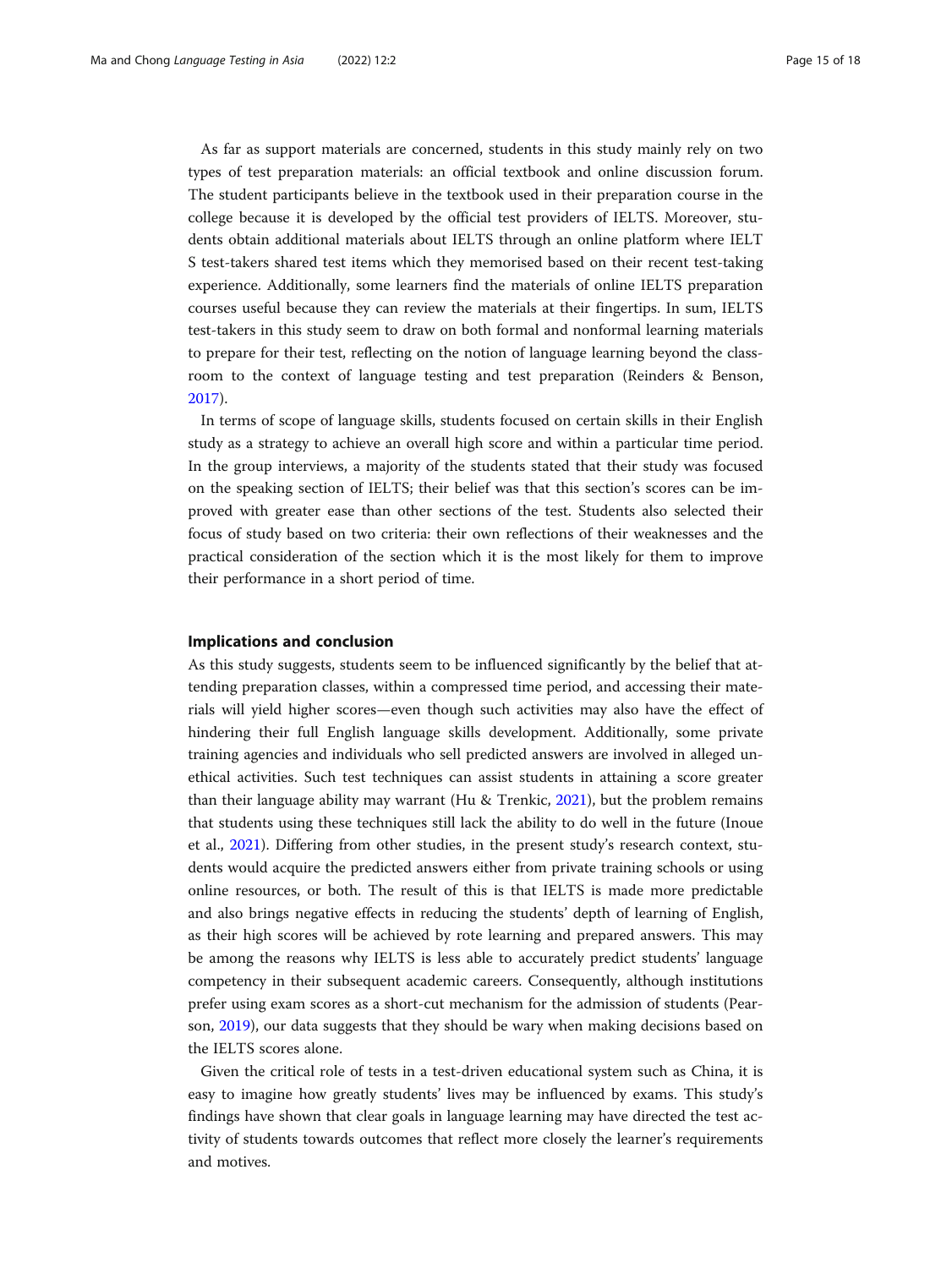From our findings, we would argue that the joint colleges should be made aware of this situation, and as discussed above, try to explain that the most useful way of improving the test score is through academic English combined with test preparation and provide such course to students, which is supported by study conducted by Johnson and Tweedie ([2021](#page-16-0)). How to counteract the activities from private training schools deserves future research to explore. The significant impact of IELTS on students within our research context cannot be ignored. While the aims of attending to IELTS is to generate positive learning outcomes and prepare students for the EMI modules, the reality is that students take passing the test as the main goal of their education. This paper shows that neglecting students' reactions and values on such reality means we miss valuable insight into how issues in testing can influence students. As Elwood and Murphy [\(2015\)](#page-16-0) advises, in a high-stakes testing context, the test impact on students should be considered the primary priority. Thus, it would be beneficial to collect students' voices and re-evaluate our educational decisions, including the use of international English tests like IELTS as the sole indicator of college students' English proficiency level.

#### Limitations and suggestions for future research

A mixed method was used in the study to gain a comprehensive picture by way of triangulating the results of different approaches. Nevertheless, as with all research, limitations in terms of scope, transferability and generalisation remain. The main limitation, perhaps, is the scope; because of time constraints, the study was carried out with only a limited number of participants. Data were only gathered from one joint college in China. On the other hand, the response rate overall was reasonably good for a study of this nature. It would be better in future studies to collect the data from a range of joint colleges in order to include a larger population to unravel deeper and more complex perceptions of IELTS test-takers with different backgrounds and English proficiency levels. Given that the research site in this study is a medical university, a different result might be found if the sites of research were in general universities. Consequently, the results in this study may not be wholly representative of a wider test-taking population. One should, therefore, remain wary about generalising its findings to other educational contexts. In order to better explore the washback effects of IELTS in this context, future researchers may conduct a longitudinal study to explore the complexity of the washback effects of IELTS in this context.

#### Abbreviations

IELTS: International English Language Testing System

#### Acknowledgements

The authors wish to thank Professor Jannette Elwood for the supervision of the first author's doctoral study. This paper is based on the first author's doctoral dissertation.

#### Authors' contributions

HM conceptualised the study, collected and analysed the data, and contributed to writing up of the manuscript. SWC reviewed the analysed data and contributed to writing up of the manuscript. All authors read and approved the final manuscript.

#### Funding

There is no funding for this research. Authors' information

Hui Ma is a lecturer at School of Foreign Languages, Southeast University, China. He received his Doctorate Degree at Queen's University Belfast, and his research interests are language assessment, language teaching and learning.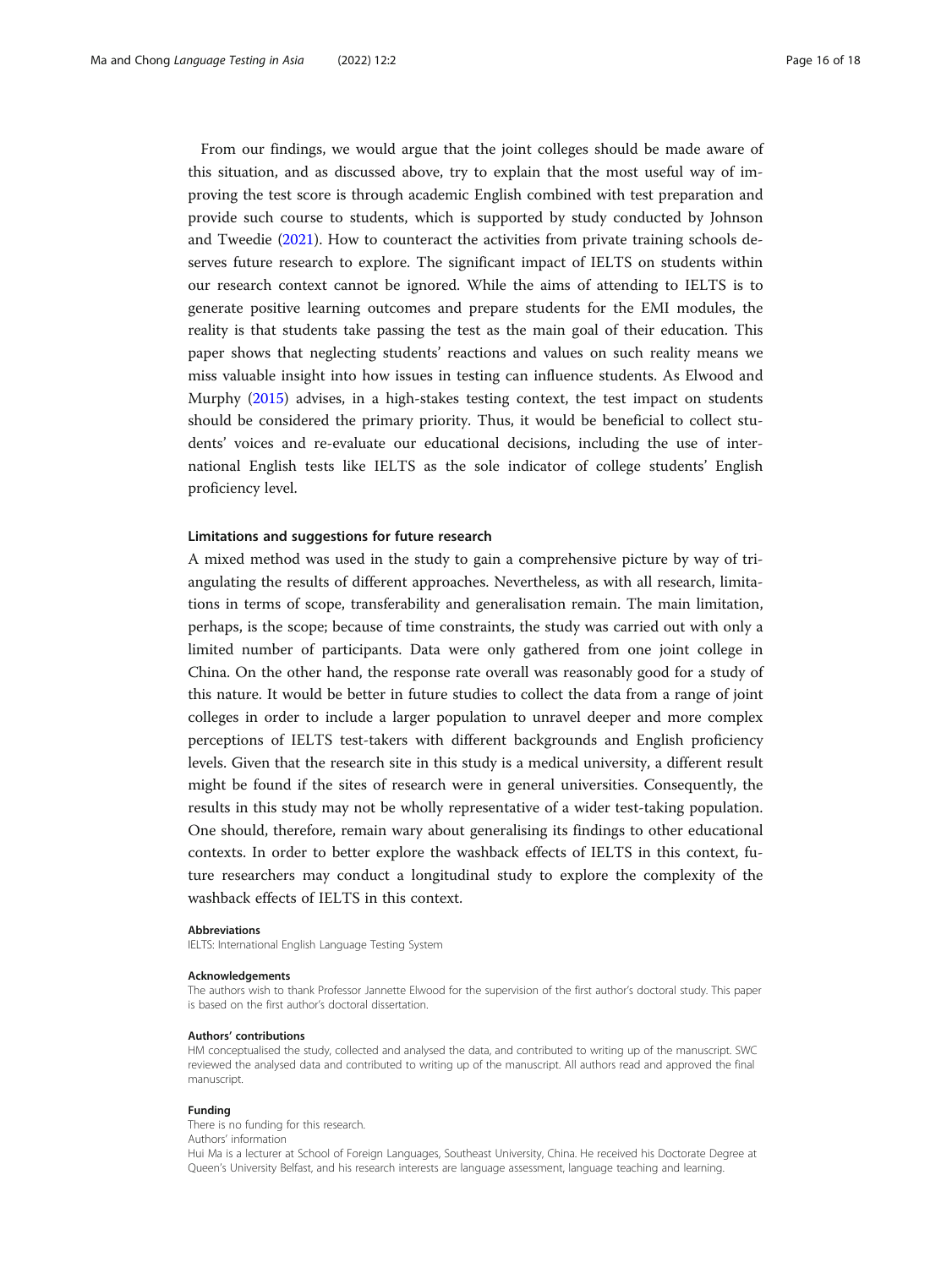<span id="page-16-0"></span>Sin Wang Chong is a Lecturer (Assistant Professor) in TESOL at School of Social Sciences, Education and Social Work at Queen's University Belfast, an Affiliated Lecturer (Assistant Professor) in TESOL and Academic English at University of St. Andrews, and a Senior Fellow of Higher Education Academy. He is Associate Editor of two international journals: Innovation in Language Learning and Teaching, and Higher Education Research & Development.

#### Availability of data and materials

Data will not be shared because of confidentiality agreement with participants.

#### **Declarations**

#### Competing interests

The authors declare no competing interests.

#### Author details

<sup>1</sup>School of Foreign Languages, Southeast University, Nanjing, China. <sup>2</sup>Queen's University Belfast, Belfast, UK. <sup>3</sup>University of St. Andrews, St. Andrews, UK.

Received: 12 October 2021 Accepted: 19 December 2021 Published online: 10 January 2022

#### References

Baird, J., Hopfenbeck, T. N., Elwood, J., Caro, D., & Ahmed, A. (2014). Predictability in the Irish leaving certificate. OUCEA Report,  $14(1)$ , 1–111

Barnes, M., Clarke, D., & Stephens, M. (2000). Assessment: The engine of systemic.

- Birmingham, P., & Wilkinson, D. (2003). Using Research Instruments: A Guide for Researchers (1st ed.). Routledge.
- Cheng, L. (2005). Changing language teaching through language testing: A washback study (Vol. 21). Thousand Oaks: Cambridge University Press

Chong, S. W., & Ye, X. (2021). Developing writing skills for IELTS: A research-based approach. New York, NY: Routledge. Clark, T., Spiby, R., & Tasviri, R. (2021). Crisis, collaboration, recovery: IELTS and COVID-19. Language Assessment Quarterly, 18(1), 17–25. [https://doi.org/10.1080/15434303.2020.1866575.](https://doi.org/10.1080/15434303.2020.1866575)

- Creswell, J. W., & Creswell, J. D. (2017). Research design: Qualitative, quantitative, and mixed methods approaches. Thousand Oaks: Sage.
- Dang, C. N., & Dang, T. N. Y. (2021). The predictive validity of the IELTS test and contribution of IELTS preparation courses to international students' subsequent academic study: Insights from Vietnamese international students in the UK. RELC Journal. <https://doi.org/10.1177/0033688220985533>
- Dong, L. (2019). A study of IELTS's affective washback on Chinese students' learning goal, motivation, and anxiety. Language Teaching Research Quarterly, 9, 1–22.
- Elwood, J., Hopfenbeck, T., & Baird, J.-A. (2017). Predictability in high-stakes examinations: Students' perspectives on a
- perennial assessment dilemma. Research Papers in Education, 32(1), 1–17. <https://doi.org/10.1080/02671522.2015.1086015>. Elwood, J., & Murphy, P. (2015). Assessment systems as cultural scripts: A sociocultural theoretical lens on assessment practice and products. Assessment in Education, 22(2), 182–192. <https://doi.org/10.1080/0969594X.2015.1021568>.
- Estaji, M., & Ghiasvand, F. (2021). IELTS Washback effect and instructional planning: The role of IELTS-related experiences of Iranian EFL teachers. Journal of English Language Teaching and Learning, 13(27), 163–192.
- Gan, Z. (2009). 'Asian learners' re-examined: An empirical study of language learning attitudes, strategies and motivation among mainland Chinese and Hong Kong students. Journal of Multilingual and Multicultural Development, 30(1), 41–58. [https://doi.org/10.1080/01434630802307890.](https://doi.org/10.1080/01434630802307890)
- Hu, R., & Trenkic, D. (2021). The effects of coaching and repeated test-taking on Chinese candidates' IELTS scores, their English proficiency, and subsequent academic achievement. International Journal of Bilingual Education and Bilingualism, 24(10), 1486–1501. [https://doi.org/10.1080/13670050.2019.1691498.](https://doi.org/10.1080/13670050.2019.1691498)
- Inoue, C., Khabbazbashi, N., Lam, D. M., & Nakatsuhara, F. (2021). Towards new avenues for the IELTS Speaking Test: insights from examiners' voices. IELTS Partners.
- Johnson, R. C., & Tweedie, M. G. (2021). "IELTS-out/TOEFL-out": Is the End of general English for academic purposes near? Tertiary student achievement across standardized tests and general EAP. Interchange, 52(1), 101–113. [https://doi.org/10.1](https://doi.org/10.1007/s10780-021-09416-6) [007/s10780-021-09416-6.](https://doi.org/10.1007/s10780-021-09416-6)
- Noori, M., & Mirhosseini, S. A. (2021). Testing language, but what?: Examining the carrier content of ielts preparation materials from a critical perspective. Language Assessment Quarterly, 18(4), 1–16. [https://doi.org/10.1080/15434303.2021.1883618.](https://doi.org/10.1080/15434303.2021.1883618)
- Nowell, L. S., Norris, J. M., White, D. E., & Moules, N. J. (2017). Thematic analysis: Striving to meet the trustworthiness criteria. International journal of qualitative methods, 16(1), 160940691773384. [https://doi.org/10.11](https://doi.org/10.1177/1609406917733847) [77/1609406917733847](https://doi.org/10.1177/1609406917733847).
- Pearson, W. S. (2019). Critical perspectives on the IELTS test. ELT Journal, 73(2), 197–206. [https://doi.org/10.1093/elt/ccz006.](https://doi.org/10.1093/elt/ccz006)
- Pearson, W. S. (2020). Mapping English language proficiency cut-off scores and pre-sessional EAP programmes in UK higher education. Journal of English for Academic Purposes, 45, 100866. <https://doi.org/10.1016/j.jeap.2020.100866>.
- Pearson, W. S. (2021). The predictive validity of the Academic IELTS test: A methodological synthesis. ITL-International Journal of Applied Linguistics, 172(1), 85–120. [https://doi.org/10.1075/itl.19021.pea.](https://doi.org/10.1075/itl.19021.pea)
- Poza, L. E., & Shannon, S. M. (2020). Where language is beside the point: English language testing for Mexicano students in the Southwestern United States. The sociopolitics of English language testing, 46. [https://doi.org/10.5040/9781350071377.0008.](https://doi.org/10.5040/9781350071377.0008)
- Reinders, H., & Benson, P. (2017). Research agenda: Language learning beyond the classroom. Language Teaching, 50(4), 561– 578. <https://doi.org/10.1017/S0261444817000192>.
- Sari, N. A., & Mualimin, M. (2021). The influence of the pandemic on the motivation of EAP learners in studying IELTS. In E3S Web of Conferences (Vol. 317, p. 02031). EDP Sciences.